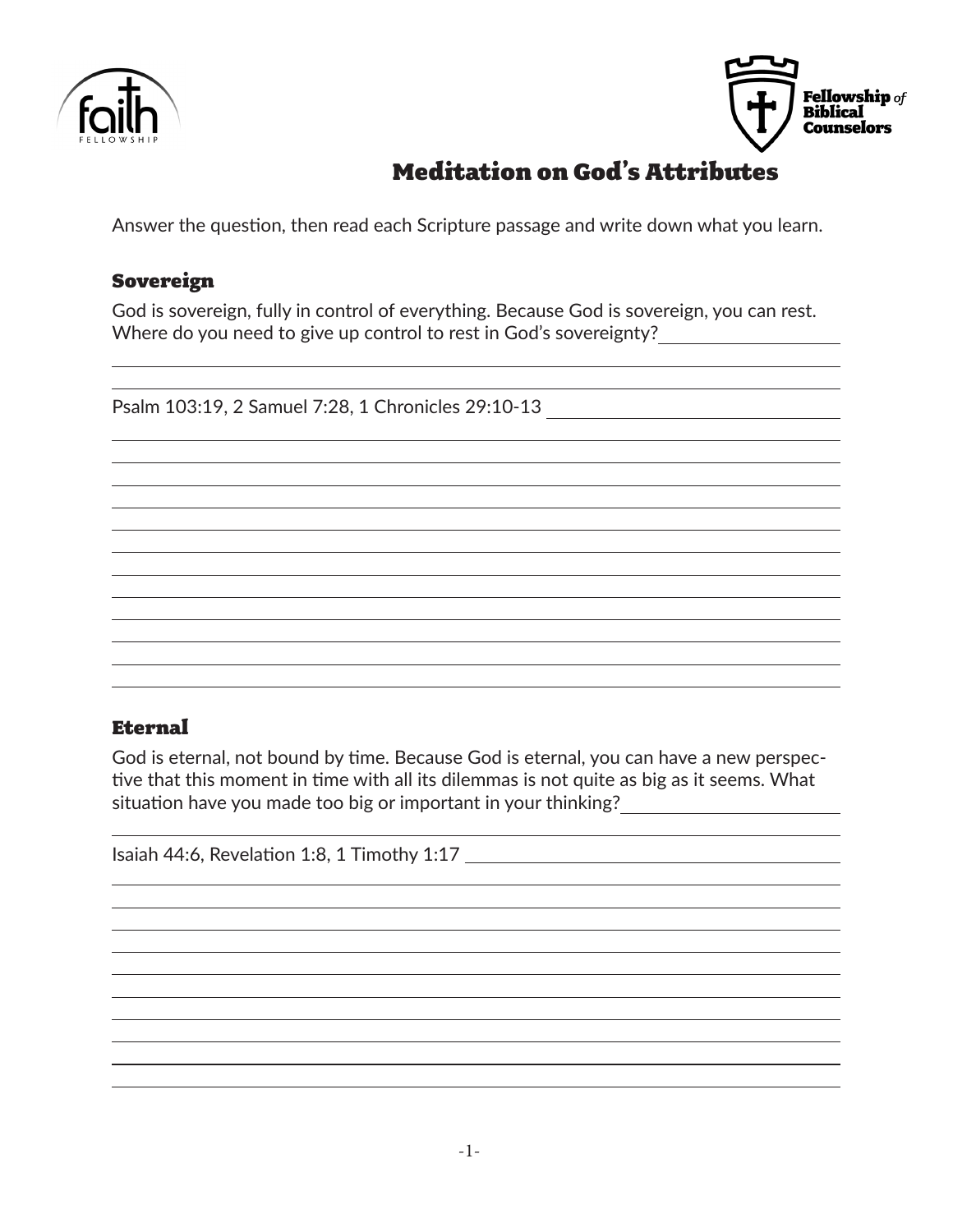### **Omniscient**

God is omniscient; He possesses all the knowledge there is to have. Nothing ever takes Him by surprise. Let God's omniscience humble you. In what areas do you think you know all the answers? In what ways have you let your agenda be too important?

Hebrews 4:13, Job 42:2, Isaiah 40:12-14

### Omnipresent

God is omnipresent; infinite and everywhere present through all time and space. Nothing can be hidden from Him. Because God is omnipresent, you need not fear. You can trust in Him and know that He is with you at all times. Have you been worried or anxious? Do you need to trust God that He is with you in the problem?

Jeremiah 23:24, Proverbs 15:3, Deuteronomy 31:6, Colossians 1:17